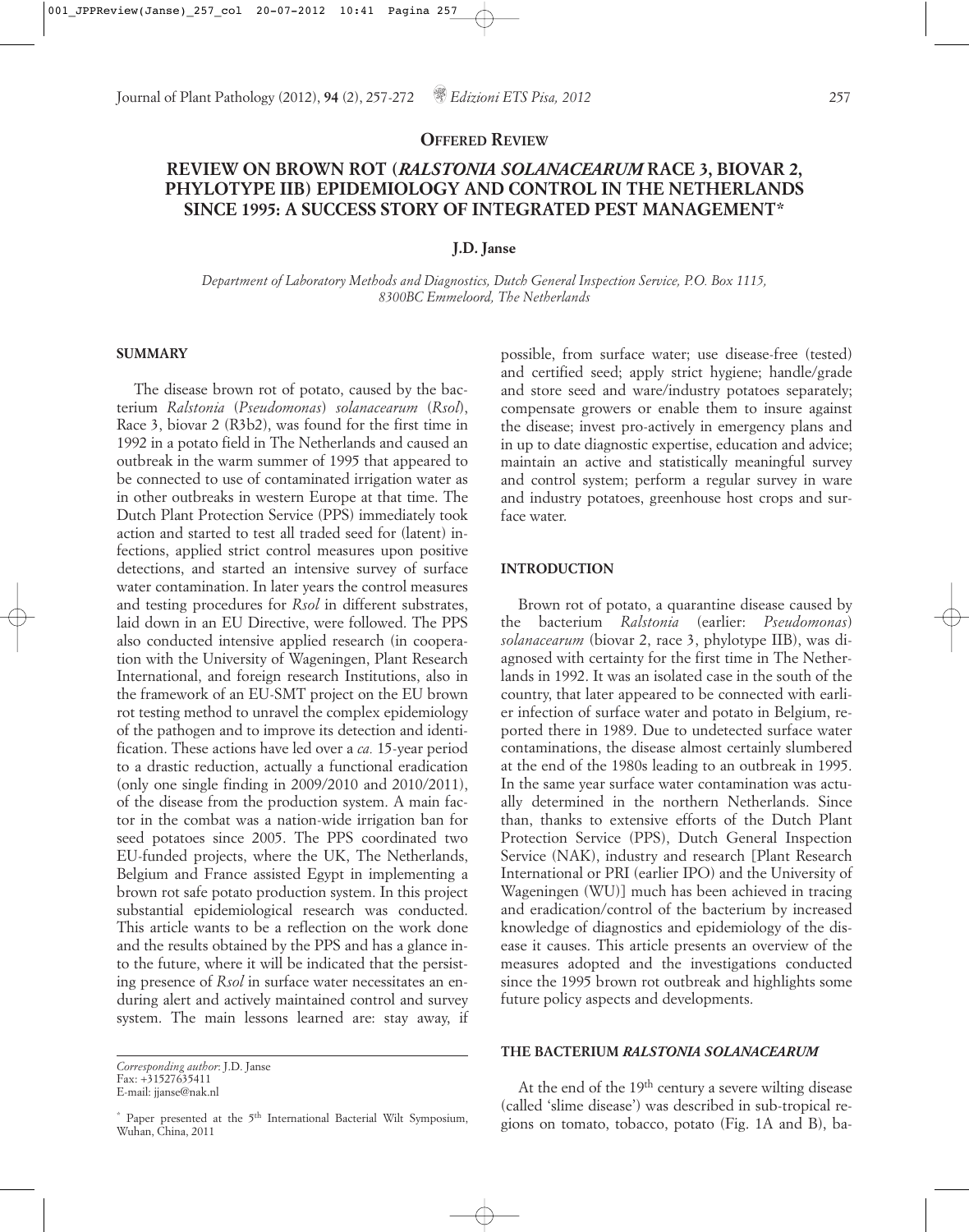

**Fig. 1a.** Symptoms of brown rot caused by *Ralstonia solanacearum* in potato: rapid wilting due to blocking and destruction of vascular tissues (Copyright: Janse, 2006). **1b.** Symptoms of brown rot caused by *Ralstonia solanacearum* in a potato tuber: light brown vascular discoloration, from the infected vascular tissues cream-white bacterial slime oozes spontaneously. The black tissues are caused by secondary rotting micro-organisms (Copyright: Janse, 2006). **1c.** Small, red colored cells (Gram stain) of *Ralstonia solanacearum* in a spiral vessel (smallest element in vascular tissue) of a potato tuber (Copyright: Janse, 2006).

nana and peanut. The founder of phytobacteriology, the American scientist Erwin F. Smith, proved already in 1896 that the causal organism was a bacterium (named by him as *Bacillus solanacearum*). In 1914, Smith placed this non-spore forming, Gram-negative bacterium (Fig. 1C) in the genus *Pseudomonas*. In the following years, slime disease was found in many different hosts in subtropical regions. Moraes (1947), however, described a variant of the bacterium in Portugal that was better adapted to temperate climatic regions (growth optimum of 27ºC instead of 35ºC). This variant was later found also in other Mediterranean countries, especially Egypt, and in mountainous areas in the tropics. This 'cold' variant and the variant on banana could easily be discriminated on the basis of pathogenicity to different hosts (classification into races) and the use of carbon sources in the laboratory (biochemical varieties or biovars). The tropical variant with a very broad host range was classified by Buddenhagen (1962) as race 1 (from which later race 4 and 5 were separated), the variant specialised on banana and the related *Heliconia* spp. as race 2, and the 'cold' variant with a restricted host range (mainly solanaceae) as race 3. The 'cold' variant (race 3) appeared to belong to biovar 2 (later also named 2A) in the biochemical classification of Hayward (1994), whereas the other races contained biovars 1 and 3-5. A particular biovar (2T or 2N) of race 3 occurs in the Andes, an area in which resistance against race 3 was found in wild potato. This led to the presumption that race 3 was introduced with potatoes from the Andes to the Mediterranean, perhaps during the second world war by allied troops. Race 3, biovar 2 appears to be genetically very homogeneous. Further molecular, biological and taxonomic investigations have enabled a more refined classification of the potato brown rot agent based on restriction fragment length polymorphism (RFLP) and 16S rRNA analysis, and sequence analysis of the endonuclease (*egl*) gene and other so-called household genes (Castillo and Greenberg, 2007; Cook and Sequeira, 1994; Fegan and Prior, 2005, Gabriel *et al*., 2006; Pinghsheng *et al*., 2007; Poussier *et al.*, 2000; Saddler *et al.*, 1998; Timms *et al.*, 2001; van der Wolf *et al.*, 1998) following which, the bacterium was placed in the genus *Ralstonia* (Yabuuchi *et al.*, 1995).

Based on sequence analysis, four so-called phylotypes can be discriminated: (i) phylotype I, containing strains from Asia; (ii) phylotype II, containing strains from the American continent (IIB holds biovar 2 strains of race 3, whereas IIA comprises other strains, some also from Africa); (iii) phylotype III, holding biovars 1 and 2T from Africa; (iv) phylotype IV, comprising biovars 1,2, and 2T and the closely related *R. syzygii*, a pathogen causing Sumatra disease of clove tree (*Syzygium aromaticum*) in Indonesia and the blood disease bacterium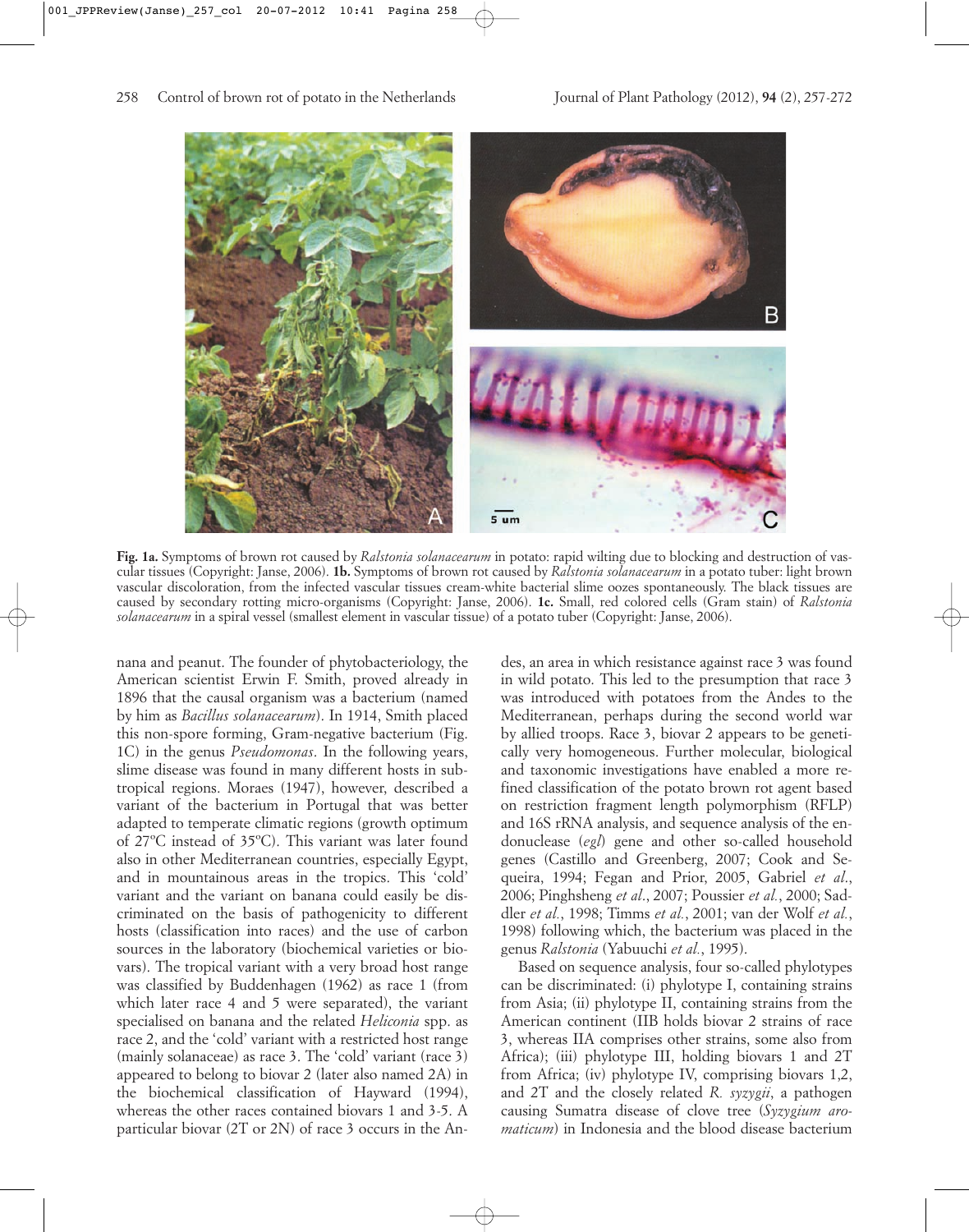(BDB), a pathogen of banana in Indonesia. Strains of this phylotype originate from Indonesia, Japan and Australia (Fegan and Prior, 2005).

A new, aggressive variant (phylotype II/4NPB) with many hosts, including *Anthurium*, cucurbitaceae and tomato, was recently described from Martinique (Wicker *et al.*, 2007; see also Wicker *et al.*, 2009; Cellier and Prior, 2010). This phylotype is a threat for European greenhouse cultivations and has already been found in France (Cellier and Prior, 2010). The 'cold' form (Race 3, biovar 2 or R3b2), that occurred/occurs in The Netherlands and many western European countries (Janse, 1996; EP-PO, 2012), was shown by recent typing studies to be genetically very homogenous and has been classified up till now as *Ralstonia solanacearum* (*Rsol*) R3b2, phylotype IIB (sequevar 1 and 2). This homogeneity was recently confirmed also from China (Xue *et al.*, 2011).

An overview of the present classification and the complexity of *R. solanacearum* is presented in Table 1 and Fig. 2.

In a recent taxonomic study based on whole genome sequencing (Remenant *et al.*, 2011), the following important taxonomic and nomenclatorial changes have been proposed:





**Fig. 2.** Classification of *Ralstonia solanacearum* in so-called phylotypes and sequevars (sequence variants) on the basis of partial sequence analysis of the endoglucanase gene. The bar represents 100 nucleotide positions. After Fegan and Prior  $(2005)$ .

|  |  |  |  |  |  | Table 1. Subspecific diversity of Ralstonia solanacearum <sup>a</sup> |  |
|--|--|--|--|--|--|-----------------------------------------------------------------------|--|
|--|--|--|--|--|--|-----------------------------------------------------------------------|--|

Race Biovar **RELP** pattern<sup>b</sup> Phylotype<sup>c</sup> Host range Geographical distribution 1 1 1-7 IIB broad South America USA 1 3 8-14 I broad Mainly south-east Asia, South America, Australia, China, some in the USA 1 and 2T (N) I I I control broad Africa. Indian Ocean 1 1, 2, 2T (N) and *R*. *syzygii* of dove tree and Blood disease bacterium (BDB) of **banana** IV broad Indonesia, Japan, 1 strain in Australia 1 11, 15-18, 21-23 I broad south-east Asia, China, Australia, some in the USA 1 5 19, 20 I *M o rusal ba*  (mulberry) China 2 1 24, 25, 28 IIA and B (banana variant on Philippines IV) Banana (Musa spp.), *Heliconia* Moko and Bugtok disease strains, S. and Central America, Philippines 3 2 or 2A 26A, B IIB restricted All inhabited ontinents 3 2 or 2A 27A, B, C IIB restricted West of Andes: Chile, Colombia Intermediate 1 and 3 2T(2N) 29-33 IIB restricted East of Andes: lowlands Brazil. Peru 4 1 1 1 ginger Australia, China, Hawaii, India, Japan, Mauritius, south Asia, India

a For confirming AFLP and PCR-RFLP of these subdivisions, see Poussier *et al*. (2000) and Horita *et al*. (2005). b After Cook and Sequiera (1994). <sup>c</sup> For subdivision in phylotypes and sequevars, see Fig. 2 and Fegan and Prior (2005, 2006), Castillo and Greenberg (2007) (in this paper phylotype IIB is called phylotype IIa), Villa *et al.* (2007), Wicker *et al.* (2007, 2009, 2011), Toukam *et al*. (2009).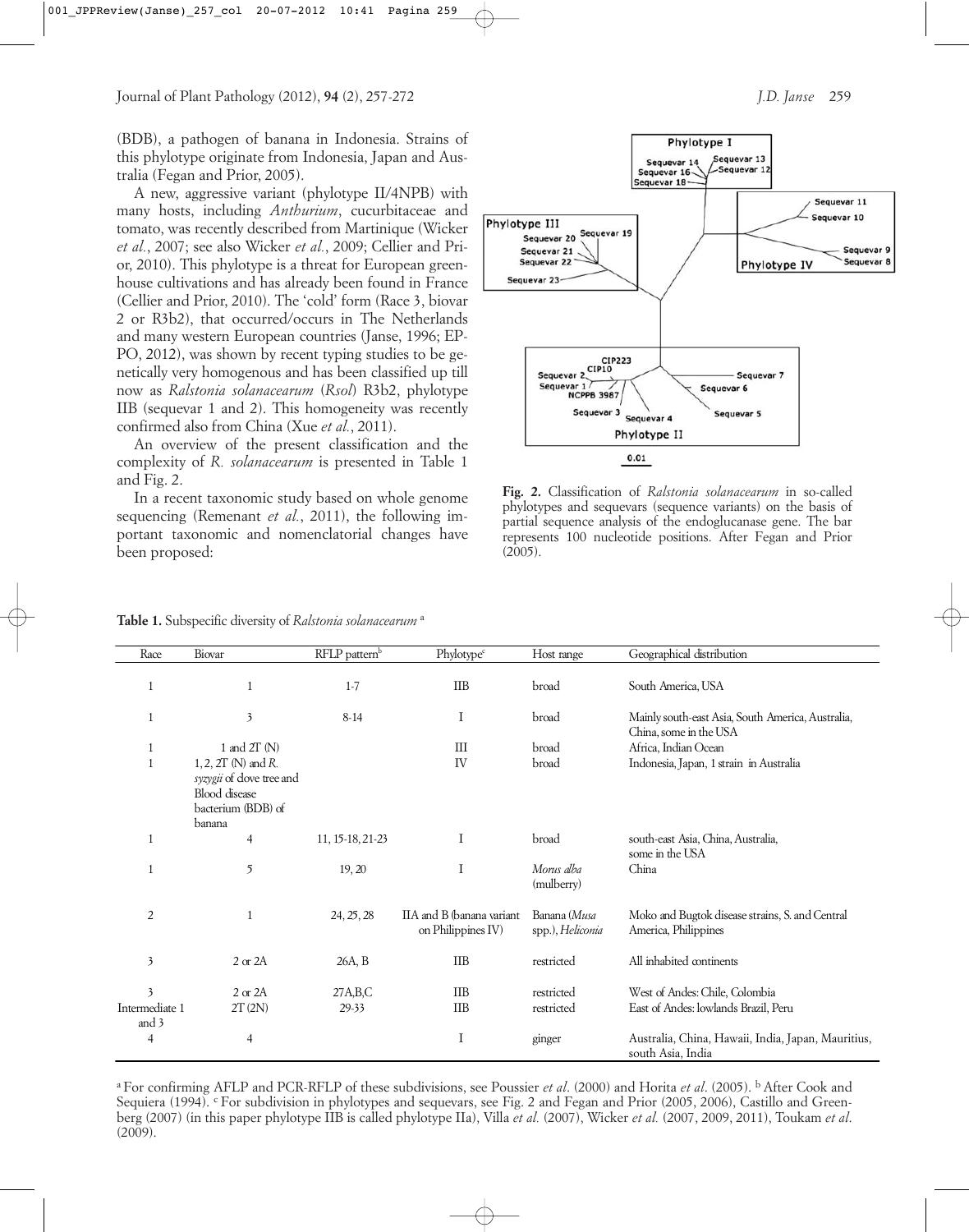| Category                          | 1996          | 1997  | 1998          | 1999          | 2000         | 2001         | 2002       | 2003   | 2004           | 2005           | 2006   | 2007   | 2008         | 2009        | 2010        |
|-----------------------------------|---------------|-------|---------------|---------------|--------------|--------------|------------|--------|----------------|----------------|--------|--------|--------------|-------------|-------------|
| Integral sampling*                | 57,500        |       | 67.150 59.700 | 66.800        | 66.775<br>34 | 63.091<br>16 | 60.928     | 62.817 | 60.700         | 32.524         | 28.338 | 22.472 | 24.823       | 22.407<br>2 | 25.193<br>0 |
| contaminated samples<br>Number of |               | 30    |               | $\mathcal{S}$ |              |              |            |        | $\overline{a}$ | $\overline{a}$ |        |        |              |             |             |
| % contaminated<br>samples         | 0.01          | 0.04  |               | 0,09          | 0,05         | 0,03         | 0,02       | 0,01   | 0,002          | 0,002          | 0,004  | 0,004  | 0,004        | 0.008       |             |
| Surveys (inc. tracing)            | 2.850         | 4.300 | 4100          | 5.300         | 4.573        | 3463<br>10   | 4339<br>40 | 2682   | 4965           | 3339           | 2222   | 2880   | $3081$<br>14 | 5000        | 1273        |
| contaminated samples<br>Number of | $\frac{5}{3}$ |       | 137           | $\mathcal{S}$ | 19           |              |            |        | i.             | Γ              |        | Ĩ.     |              |             |             |
| % contamniated<br>samples         | 0,53          | 0,39  | 3,34          | 113           | 0,4          | 0,3          | 0,9        | 0,22   | 0,02           | 0,03           | 0,14   | 0,03   | 0,45         | 0           | 0.08        |
| Total % contaminated<br>samples   | 0,04          | 0,07  | 0,22          | 0,17          | 0,07         | 0,04         | 0,08       | 0,02   | 0,003          | 0,006          | 0,01   | 0,008  | 0,05         | 0.004       | 0.003       |

Table 2. Number of potato samples tested and number of samples found to be contaminated from 1996-2011

Number of potato samples tested and number of samples found to be contaminated from 1996-2011.

(i) Phylotype I and III strains form a unique genomic species, for which the name *Ralstonia sequeirae* is proposed, with type strain GM I1000,

(ii) Phylotype II strains, including the original *Rsol* type strain K60T, are maintained as *R. solanacearum*.

(iii) Phylotype IV strains, including those of *R. syzygii* and the BLDB strains, form a genomic species denoted *Ralstonia haywardii* with type strain PSI07. Within this species, the broad host range strains are designated *R. haywardii* subspecies *solanacearum*, with type strain PSI07; the BLDB strains are denoted *R. haywardii* subspecies *celebensis*, with type strain R229; the *R. syzygii* strains, that are insect-transmitted by *Hindola* spp. cercopoids, are designated *R. haywardii* subspecies *syzygii*.

In this article, however, the earlier described taxonomic configuration is maintained.

#### **FIRST FINDINGS AND OUTBREAK IN POTATO IN THE NETHERLANDS IN 1995**

In the 1960s, early potatoes were already exported to western Europe from the Mediterranean area, especially Malta, Cyprus and Egypt. In 1961, the UK and Germany reported the presence of brown rot in potatoes originating from these countries, but nobody worried. In 1972, it was demonstrated in Sweden that brown rot infections developed downstream of two potato factories that processed potatoes of Mediterranean origin and dumped untreated potato waste into a river that was used to irrigate potatoes. Research in Sweden also showed that the perennial weed bittersweet (*Solanum dulcamara*) growing along and in waterways, kept the bacterium in the area. In a four-year control program (purification of processing waste, control of bittersweet along the river, no potato cropping in contaminated fields and destruction of infected lots) both disease and bacterium were eradicated (Janse, 1996; Persson, 2008). In the meantime, there was a strong increase in the export of early potatoes from Egypt, in the number of brown rot interceptions in these potatoes, and in irrigatated potato fields (irrigation gives higher yields and controls the potato scab bacterium *Streptomyces scabiei*) in western Europe. In 1989, this caused in Belgium, like in Sweden, an outbreak alongside a canal, downstream of a potato processing factory, and outbreaks were also registerd in The Netherlands, in the middle of the export season of 1995, and in many western European countries (Elphinstone *et al.*, 1998; Janse, 1996). The emerging problems with brown rot, led the Dutch PPS to develop pro-actively a method for detecting latent *R. solanacearum* infections in potato, that was accepted by the European and Mediterranean Plant Protection Organisation (EPPO) and the EU (Janse, 1988), and to investigate the taxonomy of the organism (Janse, 1991). The 1995 outbreak in The Netherlands was confined to a large extent to a heavy infection in some clonal lines of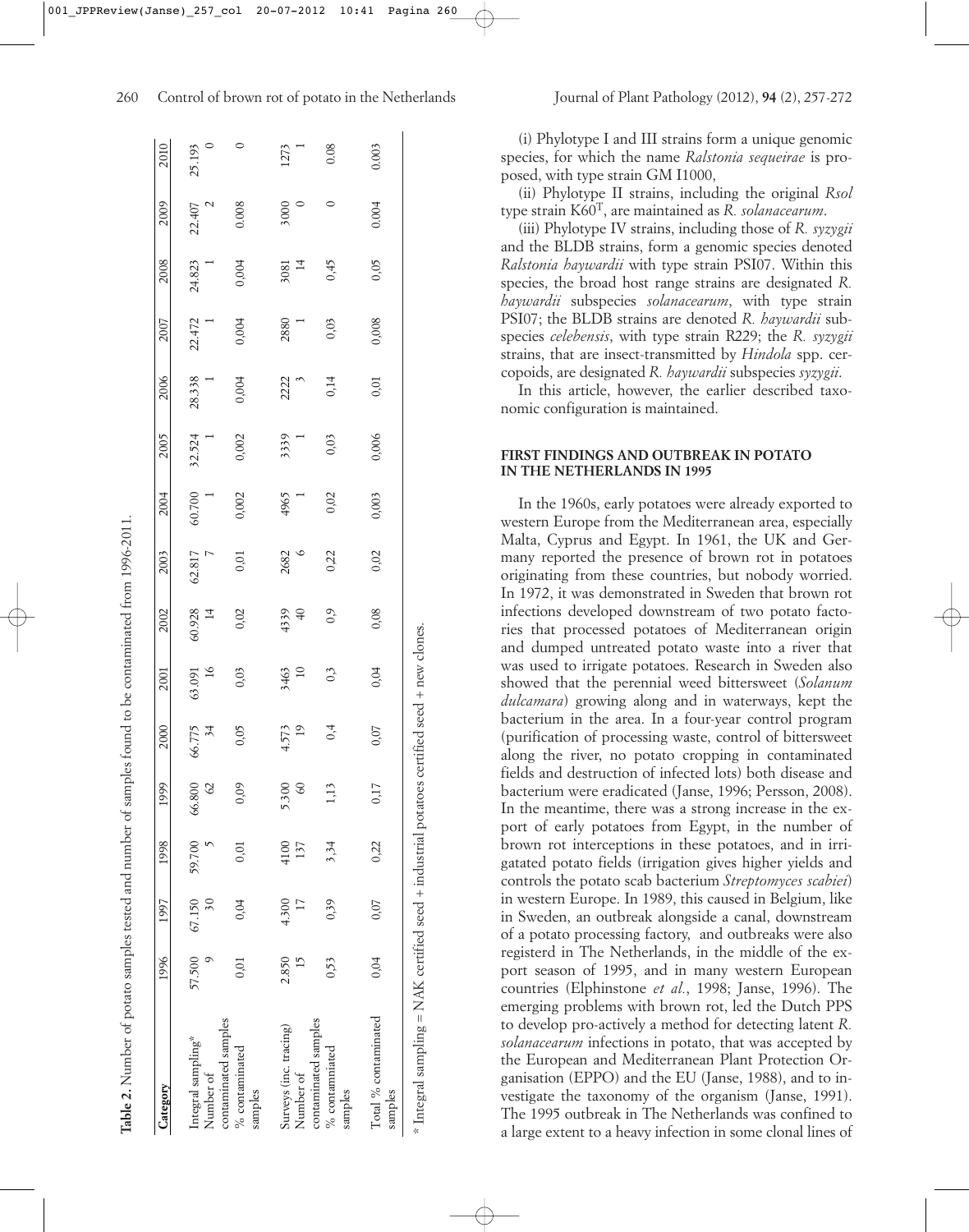the local cv. Bildtstar, that spread via these clonal lines (seed lots) and contact (agricultural machinery, etc.). The Dutch Government decided, also under pressure of EU member states and obligation by the EU Standing Committee on Plant Health (SCPH), for integral testing of all traded seed. Therefore, in 1995, PPS, the Dutch General Inspection Services (NAK and Naktuinbouw) and The Dutch Technology Development Organisation (TNO) tested *ca*. 55.000 samples (200 tuber samples per each 25 tons of potatoes) in a few months time, discovering 99 infections in 24 different cultivars (Table 2). Since a number of infections could not be traced back to contact or seed, the involvement of surface water was suspected and proven true by the end of 1995 in surface water and bittersweet in different parts of the country (Janse, 1996; Janse *et al.*, 1998).

## **INTEGRAL TESTING AND CONTROL MEASURES**

In order to force back the disease (elimination of infected potato lots/fields from the production column) and keep the export position, all potato seeds, including farm-saved seeds, were tested for a number of years integrally (200 tubers/25 tons). Surveys of consumption and industrial potatoes and monitoring (follow-up of infections found) took also place. This operation was conducted since 1996 by the PPS and NAK. Furthermore, extensive monitoring of surface water was organised and executed. In 2004, when the disease level had decreased substantially, it was decided to test one 200-tuber sample per seed lot, independently of the size of the lot. In 2006, integral testing of seed was outsourced from the PPS to NAK completely, but the PPS still carried out monitoring, surveys, water testing and final testing of bacterial cultures from water and tuber samples. These latter activities (although still under responsibility of the PPS, except for final testing of cultures from tuber samples), have also been outsourced to NAK in 2008.

As an addition to integral testing, following national considerations and obligations stemming from the EU Control Directive for potato brown rot that was issued meanwhile (Anonymous, 1998, 2006), the following general and specific measures were/are taken whenever brown rot is found in a potato lot or field:

- intensive testing for latent infections of all seed produced by the contaminated place of production;
- surveys of industrial and consumption potatoes (including imports);
- destruction of contaminated potato lots by heat (steam) and subsequent feeding to cattle, bio-fermentation with a category 3 fermenter, tunnel composting, processing in PPS-licensed potato processing industry or (incidentally) deep burial;
- lots tested free from a contaminated place of production can only be traded in small (maximum 10 kg) packaging directly to the consumer market or used for industrial processing;
- disinfection of contaminated places of production and strict hygiene;
- control of volunteer potatoes in contaminated fields and no potato growing for 4 years (when the following crop will be for consumption potatoes) or 5 years (when the following crop will be for seed);
- reporting of new records to SCPH in Brussels and, if applicable, to individual member states;
- irrigation ban in areas with known contaminated surface water, as delineated by the PPS:
- tracing of infection sources (clonal relationships between seedlots, contact, irrigation).



**Fig. 3.** Number of potato samples found to be contaminated with *Ralstonia solanacearum* in three different categories of potatoes from 1996-2011 (Source: Dutch PPS).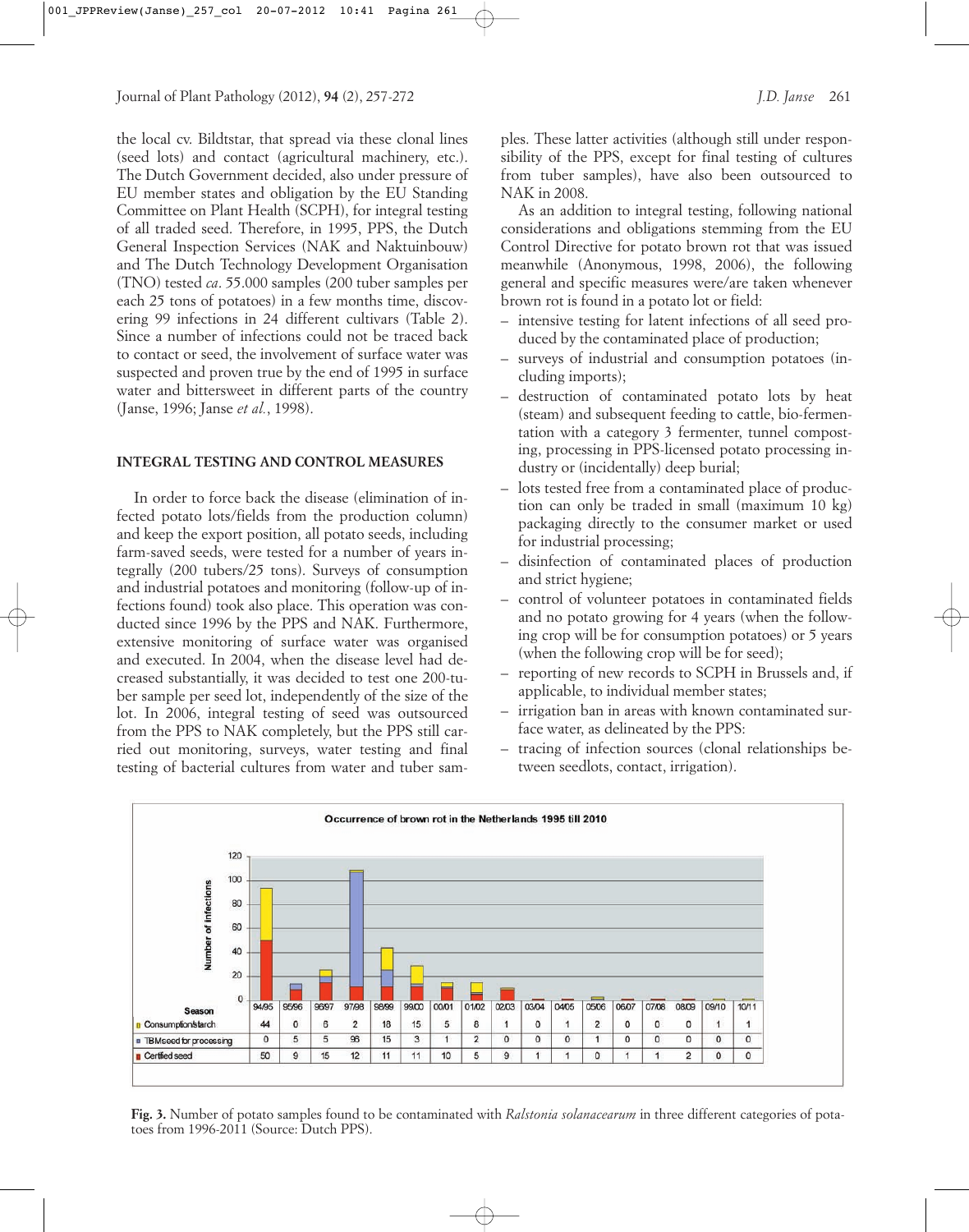#### **DEVELOPMENT IN THE NUMBER OF BROWN ROT CASES IN THE NETHERLANDS FOLLOWING CONTROL MEASURES ENFORCED**

Table 2 and Fig. 3 show the testing activities and brown rot cases found in The Netherlands over the years. From the Table 2 it is clear that in recent years the disease occurred very sporadically (thus justifying the use of the term "functionally eradicated"). The recurrent finding of one or two cases per year, however, also indicates that cultivation of seed potatoes near contaminated surface water is still risky because the bacterium is widespread in surface water from which is most probably impossible to eradicate. This has also been the reason for the integral irrigation ban of surface water for seed potatoes in 2005. Detection of some brown rot cases with very low incidence in recent years, indicate that other factors [e.g. failure of water household management around fields (flooding), drift of irrigation water from neighbouring fields, birds (possibly), tourists, etc.] present a (small) risk of reintroduction of the pathogen and disease. On the other hand, it has never been demonstrated with the PPS monitoring programs (sampling at outlets of drains of contaminated fields), that bacteria are transported by drainage water to surface water, although this is theoretically possible. The package of preventive measures proved to be very effective. In fields where a (heavy) contamination was found since 1995, already one to several subsequent potato crops have been grown. In none of these cases (where literally hundreds of thousands of host plants have been grown, that could have caught the bacteria, especially the supposed so-called "viable but non-culturable cells" of *Rsol* or VBNC's) renewed infection was found (contaminated places of production are included in yearly survey programs of the PPS). This is a strong indication against the existence of these VBNC's (Grey and Steck,



**Fig. 4.** Sampling of standard 200 tuber sample for testing on latent brown rot infection by an inspector of the Dutch Plant Protection Service. The inspector wears a disposable overall, gloves and overshoes to avoid possible spread of bacteria (Copyright: NIVAP, the Netherlands).

2001; Caruso *et al.*, 2005; Imazaki and Nakaho, 2010) that would be present everywhere in the environment, waiting for their chance. If they do exist at all, these cells are apparently part of a dying population, that can occasionally be 'revived' by our manipulations, but they are not a functional, dormant, and virulent form of the bacterium that survives forever.

Not immediately perceveable from Table 2 is the tremendous amount of work done by the PPS inspectors. Apart from inspections and sampling (Fig. 4), there were the difficult discussions with severely hit growers, many visits to places of production in the framework of tracing, monitoring and surveying, with many extra samples that had to be taken, the cumbersome tracing of sources of infections that, apart from hard confirmations, were often only suspicions and nonproved hypotheses. Note- and praiseworthy, and substantially contributing to the success in controlling the disease, is also the extensive support from the industry. The irrigation ban (with its large impact, especially in dry summers) needed extensive discussion and persuasion. There was also support during tracing from growers and trade, support when expertise visits abroad had to be made, willingness to take supplementary measures, when the instruments of the government were insufficient (e.g. removing lots from trade) and the actions to create an insurance against brown rot.

## **MONITORING OF SURFACE WATER**

Testing for the presence of *Rsol* in surface water is performed on an artificial agar medium, called SMSA, that is very selective for the brown rot bacterium on the basis of certain nutrients and a panel of antibiotics (Fig. 5). Very



**Fig. 5.** Typical colonies of *Ralstonia solanacearum* (slimy with a diffuse red nucleus, by uptake of the dye tetrazoliumchloride, entire margin, slightly concave, diameter 3-7 mm) on modified selective SMSA medium, 5 days after plating at 27°C (Copyright: J.D. Janse).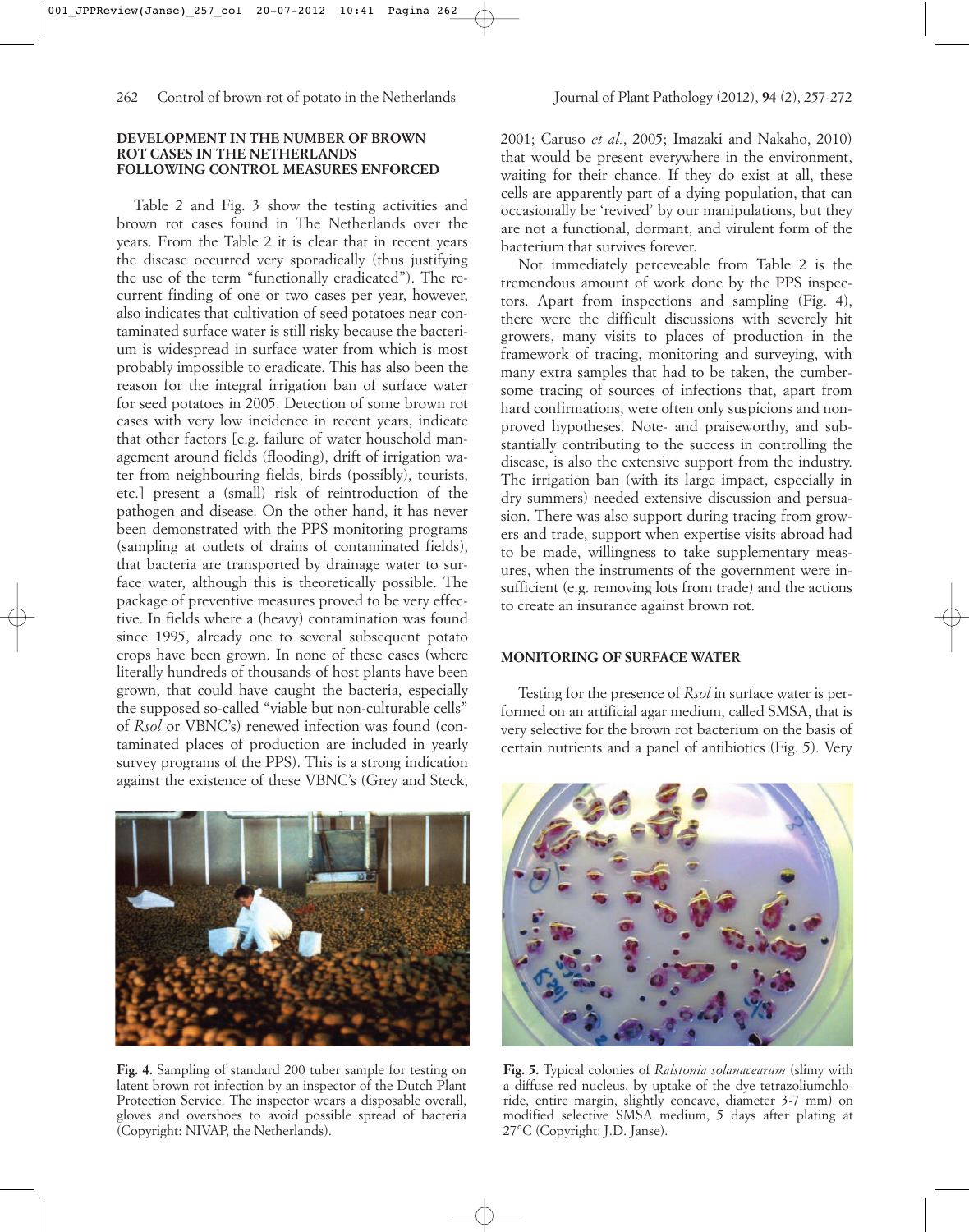few bacteria other than *Rsol* will grow on this medium enabling the detection of very low numbers (1-10 cells/ml) in surface water and other substrates (Wenneker *et al.*, 1999). Over the years the bacterium was shown to be present in an ever increasing area in all kinds of surface water (channels, rivers, ditches, polder reservoirs) and was also detected in bittersweet growing along these waterways. Since 2005 sampling takes place at the margin

of contaminated areas and in non-contaminated areas and, therefore, the total number of samples has decreased since then (Table 3). The maps of The Netherlands (Fig. 6) clearly demonstrate how the bacterium has spread in a large area. Sampling also took place in potato processing plants and municipality purification plants (Fig. 7). *Rsol* has never been found in the effluent of these processing or purification plants.

**Table 3.** Surface water and bittersweet (*Solanum dulcamara*) sampling 1997-2010.

| Area                     | Year | Total number<br>of samples | Contaminated samples<br>(No.) | Contaminated samples<br>(No.) |
|--------------------------|------|----------------------------|-------------------------------|-------------------------------|
|                          |      |                            |                               |                               |
| Within prohibition zone  | 1997 | 1,860                      | 650                           | 35                            |
|                          | 1998 | 2,198                      | 725                           | 33                            |
|                          | 1999 | 1,617                      | 437                           | $27\,$                        |
|                          | 2000 | 2,119                      | 1.421                         | 33                            |
|                          | 2001 | 1,780                      | 526                           | 30                            |
|                          | 2002 | $1,236*$                   | 452                           | 37                            |
|                          | 2003 | $250*$                     | $17\,$                        | $\boldsymbol{7}$              |
|                          | 2004 | $213*$                     | 5                             | $\sqrt{2}$                    |
|                          | 2005 | $158*$                     | $\boldsymbol{0}$              | $\boldsymbol{0}$              |
|                          | 2006 | $206*$                     | $\overline{4}$                | $\sqrt{2}$                    |
|                          | 2007 | 175                        | 5                             | 2.9                           |
|                          | 2008 | 310                        | $\mathbf 9$                   | $2.9**$                       |
|                          | 2009 | 234                        | $\epsilon$                    | $2.6***$                      |
|                          | 2010 | 272                        | 22                            | $8.1**$                       |
| Outside prohibition zone | 1997 | 2,890                      | 85                            | $\mathfrak{Z}$                |
|                          | 1998 | 2,495                      | $102\,$                       | $\overline{4}$                |
|                          | 1999 | 3,042                      | 95                            | $\mathfrak{Z}$                |
|                          | 2000 | 5,586                      | 154                           | $\mathfrak{Z}$                |
|                          | 2001 | 3,128                      | 90                            | $\mathfrak{Z}$                |
|                          | 2002 | $3,114*$                   | 97                            | $\overline{\mathbf{3}}$       |
|                          | 2003 | $1,867*$                   | 21                            | $\,1$                         |
|                          | 2004 | $2,034*$                   | 28                            | $\,1\,$                       |
|                          | 2005 | $1,915*$                   | $\overline{c}$                | $0.1\,$                       |
|                          | 2006 | $1,959*$                   | $\overline{4}$                | $0.2\,$                       |
|                          | 2007 | 2,076                      | $\,8\,$                       | 0.4                           |
|                          | 2008 | 1,906                      | $10\,$                        | $0.5\,$                       |
|                          | 2009 | 1,961                      | 30                            | 1.5                           |
|                          | 2010 | 1866                       | 16                            | 0.9                           |

\* = excluding bittersweet samples

\*\* = intentional sampling in prohibition zone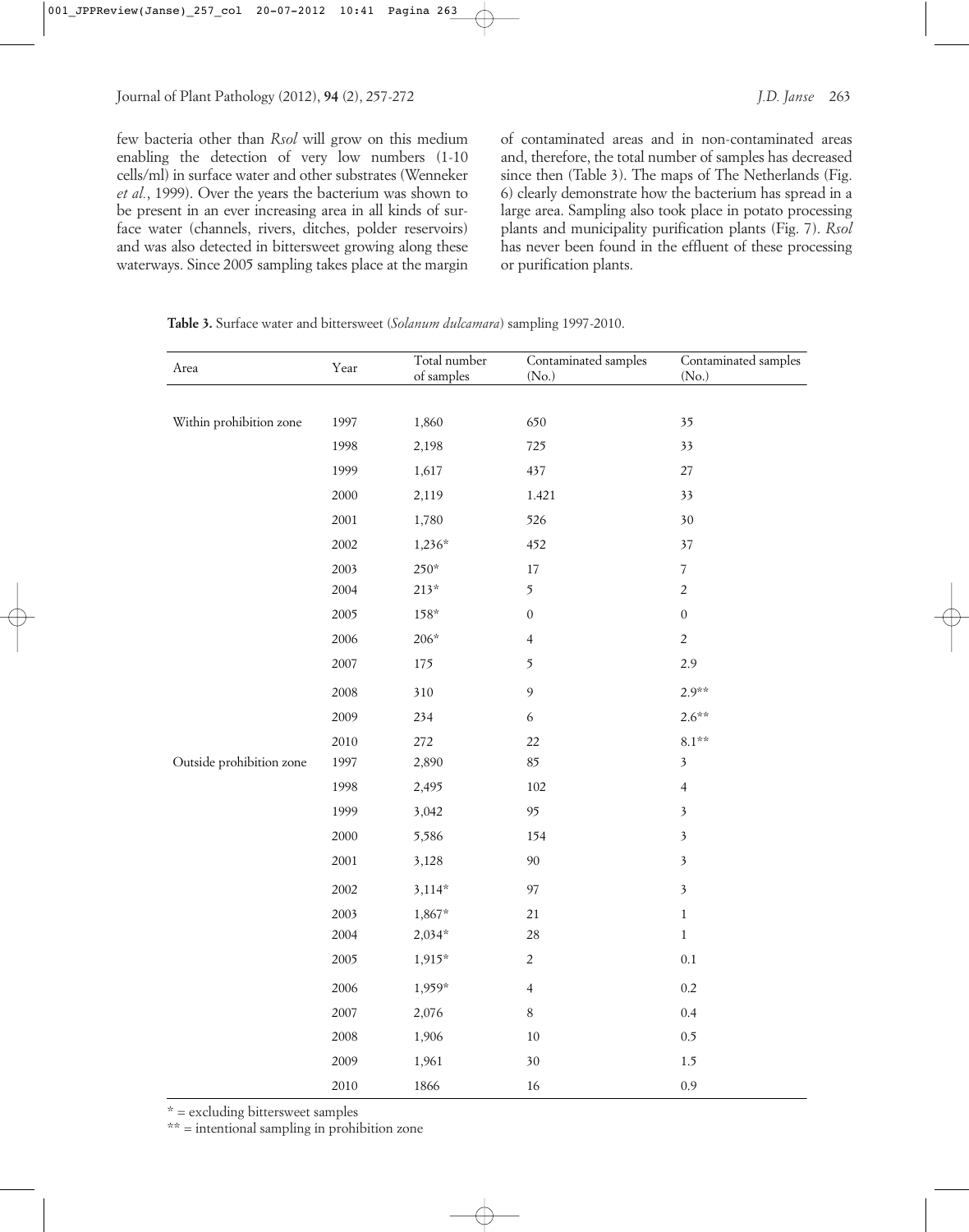

**Fig. 6.** Distribution of *Ralstonia solanacearum* in surface water, as determined over the years by intensive monitoring of the Dutch Plant protection Service and Dutch General Inspection Service (NAK). (Copyright: PPS, The Netherlands).

#### **DIAGNOSIS**

Screening for latent infections and identification of bacteria obtained from latent of visually infected material, water, soil and waste, is performed according to the EU Control Directive for potato brown rot (Anonymous, 1998, 2006). The basic screening test is still a serological assay using fluorescence microscopy, the so-called im-



**Fig. 7.** Sampling of waste water at a sewage plant of a potato processing industry in the Netherlands by an inspector of the Plant Protection Service (Copyright: PPS, the Netherlands).

muno-fluorescence test (IF). When a positive IF test is obtained, a compulsory second screening based on a different principle is applied, i.e. polymerase chain reaction (PCR) or fluorescent *in-situ* hybridisation (FISH). If the second screening test is positive, the sample becomes brown rot-suspected and is subjected to isolation on SM-SA to obtain a bacterial culture. When typical colonies are observed, one colony is further purified on a new agar plate and the resulting culture tested with biochemical (fatty acid analysis, biovar determination), serological (IF) and DNA methods (rep-PCR and FISH), and checked for pathogenicity through artificial inoculation to young tomato plants. The definitive, confirmatory test is pathogenicity, because all other assays (including the molecular ones) may give false-positive reactions with other micro-organisms (so-called cross-reactions). The testing and decision scheme of the standard EU-method that is applied by PPS and NAK is shown in Fig. 8.

## **SOME RESULTS OBTAINED IN THE EPIDEMIOLOGICAL RESEARCH OF THE DUTCH PPS**

During 1996-2006 the Dutch PPS has also contributed to the national and international epidemiological research on the brown rot bacterium and has published the results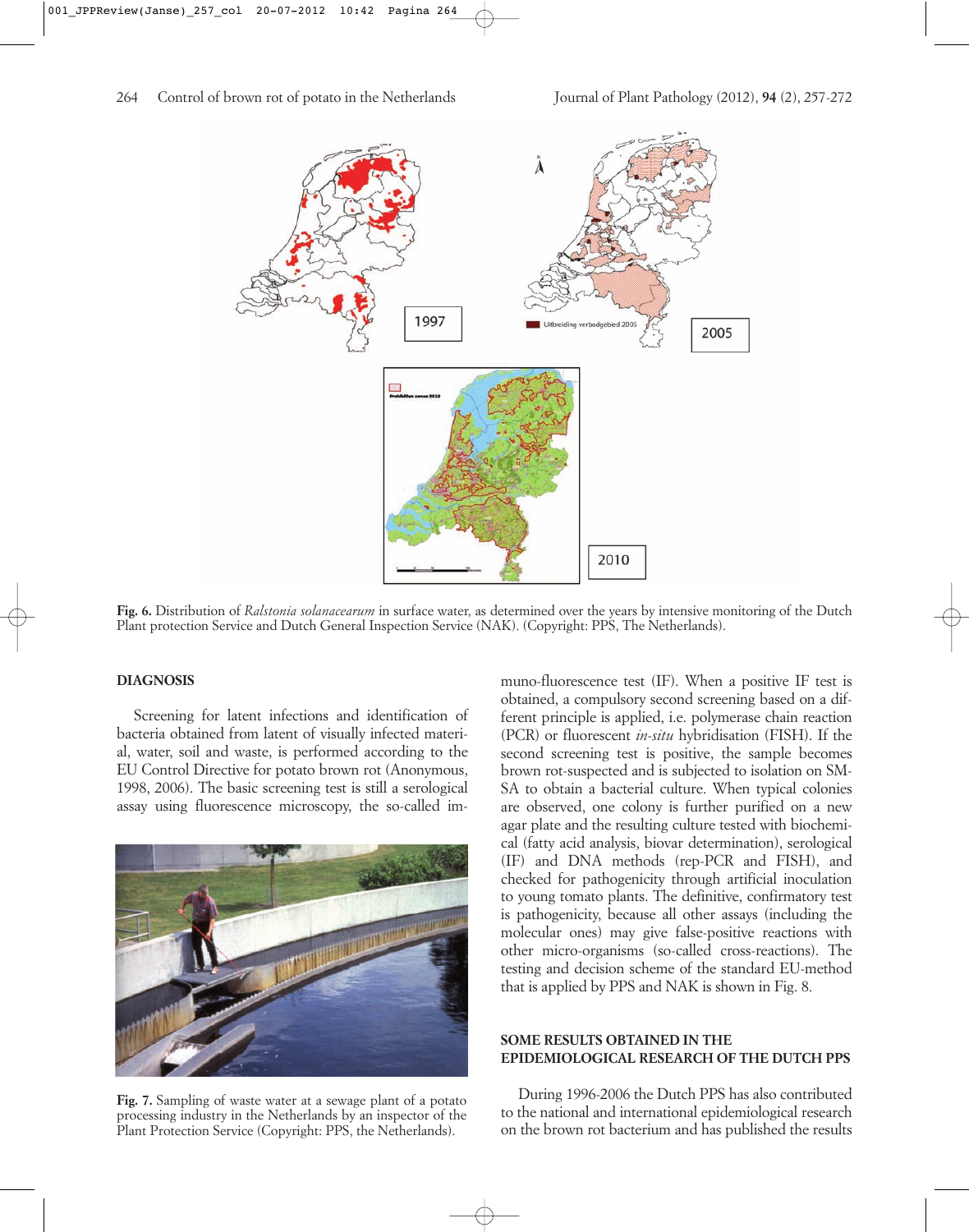

**Fig. 8.** Scheme of testing and diagnosis of a potato sample for (latent) infections of potato brown rot according to the EU Control Directive 2006/63/EC. This Directive also provides testing schemes for samples of water, soil, sewage, bittersweet and some other hosts like tomato.

**Table 4a.** Survival (in days) of *Ralstonia solanacearum* R 3b2, in different substrates at room temperature in daylight and at 4ºC in the dark. Bacterium spiked in concentrations of *ca.* 107 cells ml-1 (after Janse *et al*., 1998).

| Substrate                         | Survival in days           |                                       |  |  |
|-----------------------------------|----------------------------|---------------------------------------|--|--|
|                                   | Room temperature, daylight | Low temperature $(4^{\circ}C)$ , dark |  |  |
|                                   |                            |                                       |  |  |
| Surface water                     | 17                         | 33                                    |  |  |
| Ditch mud                         | o                          | 24                                    |  |  |
| Sewage sludge processing industry | 23                         | 53                                    |  |  |
| Chicken manure                    | 23                         | 30                                    |  |  |
| Cow manure                        |                            |                                       |  |  |

**Table 4b.** Survival (in days) of *Ralstonia solanacearum* R3b2, on different surfaces when the bacterium was added in suspension from an agar culture or present in naturally infected potato tissue, subsequetly dried, in concentration of c. 107 cells ml-1 (after Janse *et al*., 1998).

| Substrate |                                      | Survival in days                          |  |  |  |  |
|-----------|--------------------------------------|-------------------------------------------|--|--|--|--|
|           | Pure culture in sterile water, dried | Smear of naturally infected tissue, dried |  |  |  |  |
|           |                                      |                                           |  |  |  |  |
| Metal     | 14                                   | 14                                        |  |  |  |  |
| Wood      |                                      |                                           |  |  |  |  |
| Rubber    |                                      | 87                                        |  |  |  |  |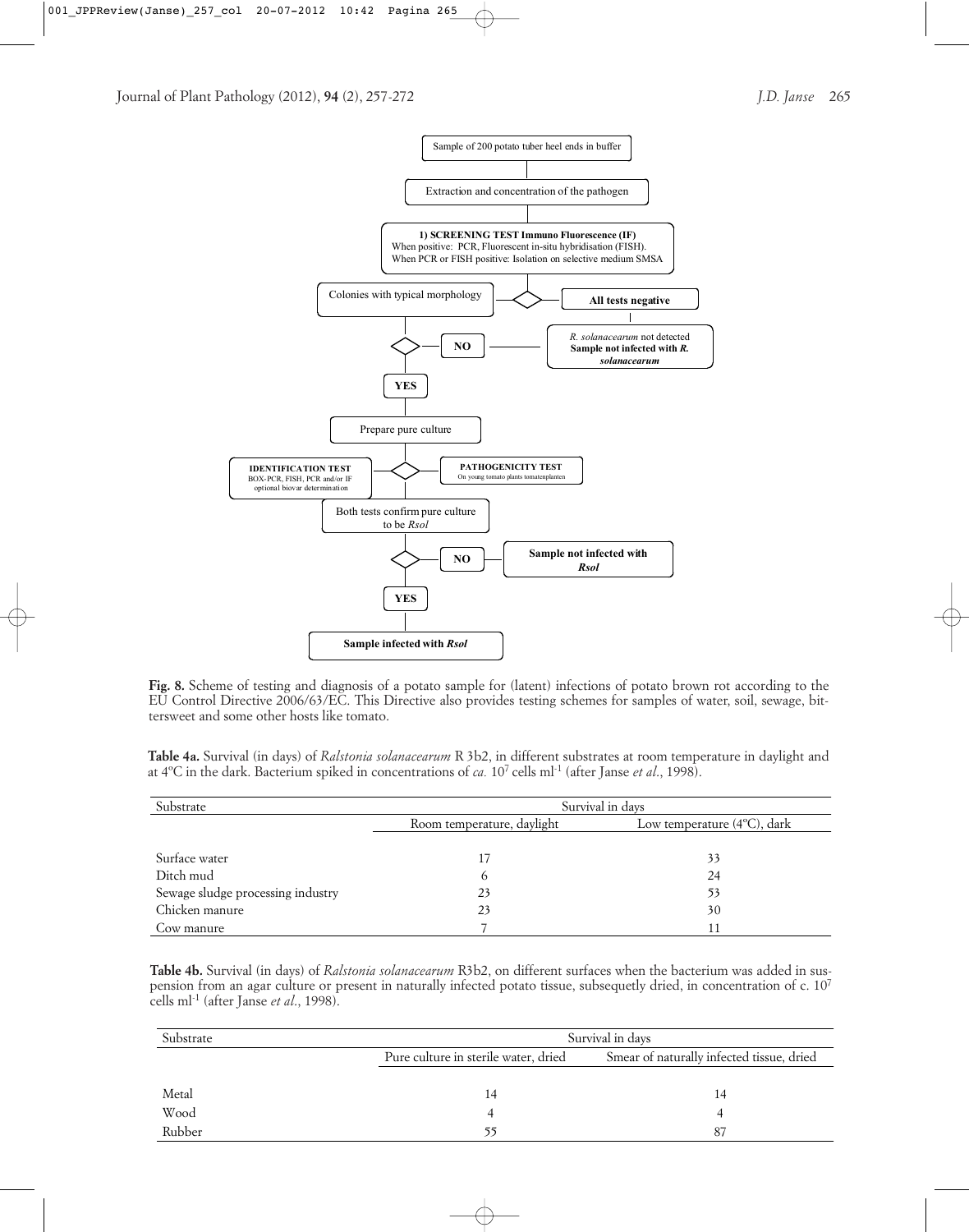in technical and scientific journals. Primary investigations concerned the survival of *Rsol* on and in diverse substrates (Table 4a and 4b) (Janse *et al.*, 1998; Wenneker *et al.*, 1999). Survival in naturally contaminated soil was determined from several fields in cooperation with PPS inspectors. Survival in soil for at least one year was definitively demonstrated. In these experiments it was also determined that, when growing in the field with roots and stem strictly in the soil and not in water, bittersweet shows the classical wilting symptoms which are usually absent when the plant grows partly in water. The fodder corn cv. LG11 did not show micro-infections as reported for sweet corn varieties (Janse *et al.*, 1998; van Beuningen *et al.*, 1999). Most of these data harmonised with those obtained by Plant Research International (PRI, Wageningen), in microcosm experiments (van Elsas *et al.*, 2000, 2001). *Rsol* was isolated for the first time from naturally infected stinging nettle (*Urtica dioica*) plants that were growing as riparian plants, with their roots partly in water (Wenneker *et al.*, 1999). All these experimental findings were important for the development of advice to growers on what to use in their crop rotation in an infested field. Furthermore, in cooperation with the Biological Farming Systems (BFS) Group of the University of Wageningen, it was investigated if *Rsol* could be eliminated from infected plant material by a 6-week anaerobic mesophylic fermentation in a special tank, which appeared to be successful (Termorshuijzen *et al.*, 2003).

In cooperation with the Dutch starch production industry the fate (survival) of *Rsol* in the waste treatment process of factories was determined and monitored for many years. The bacterium was found in the untreated wash water and in the first (aerobic) steps of the waste treatment process, but never in the final liquid or solid effluent. Again in cooperation with BFS and N. Messiha, an Egyptian PhD student, successful experiments were conducted for the semi-anaerobic elimination of *Rsol* in the field under plastic (so-called biological soil disinfestations), where 93% killing of bacterial cells was determined (Messiha *et al.*, 2007b). With another PhD research, using a pot-greenhouse system, it was established that *Rsol* survives for at least 180 days in natural soil, longer in Dutch than in Egyptian soil types, and longer in clayey than in sandy soils. Survival was shortest in the Egyptian acidic sandy soils. Addition of ammonia-producing amendments reduced *Rsol* populations, whereas compost addition and organic management did not necessarily result in an enhanced decline of the pathogen (Messiha, 2006; Messiha *et al*., 2007a, 2007b, 2009). Experiments with biological control, using the antagonistic bacterium *Stenotrophomonas maltophilia* were also very promising (Messiha *et al.*, 2007c). *Rsol* survival in surface waters was exhaustively mapped for three years in three regions that were light-



**Fig. 9.** Numbers of colony forming units (CVFU) of *Ralstonia solanacearum* in a heavily contaminated surface water area during three seasons. The bacterium was shown to be present up till ice formation in winter, although in very low numbers. Numbers increase or decrease strongly in spring respectively autumn when temperature reaches *ca.* 15°C. In the year 1997/98 a strong decline in cell population took place two times in summer, most probably related to a strong algal and cyanobacterial bloom and massive simultaneous death of them a few weeks later (Copyright Janse, 2006).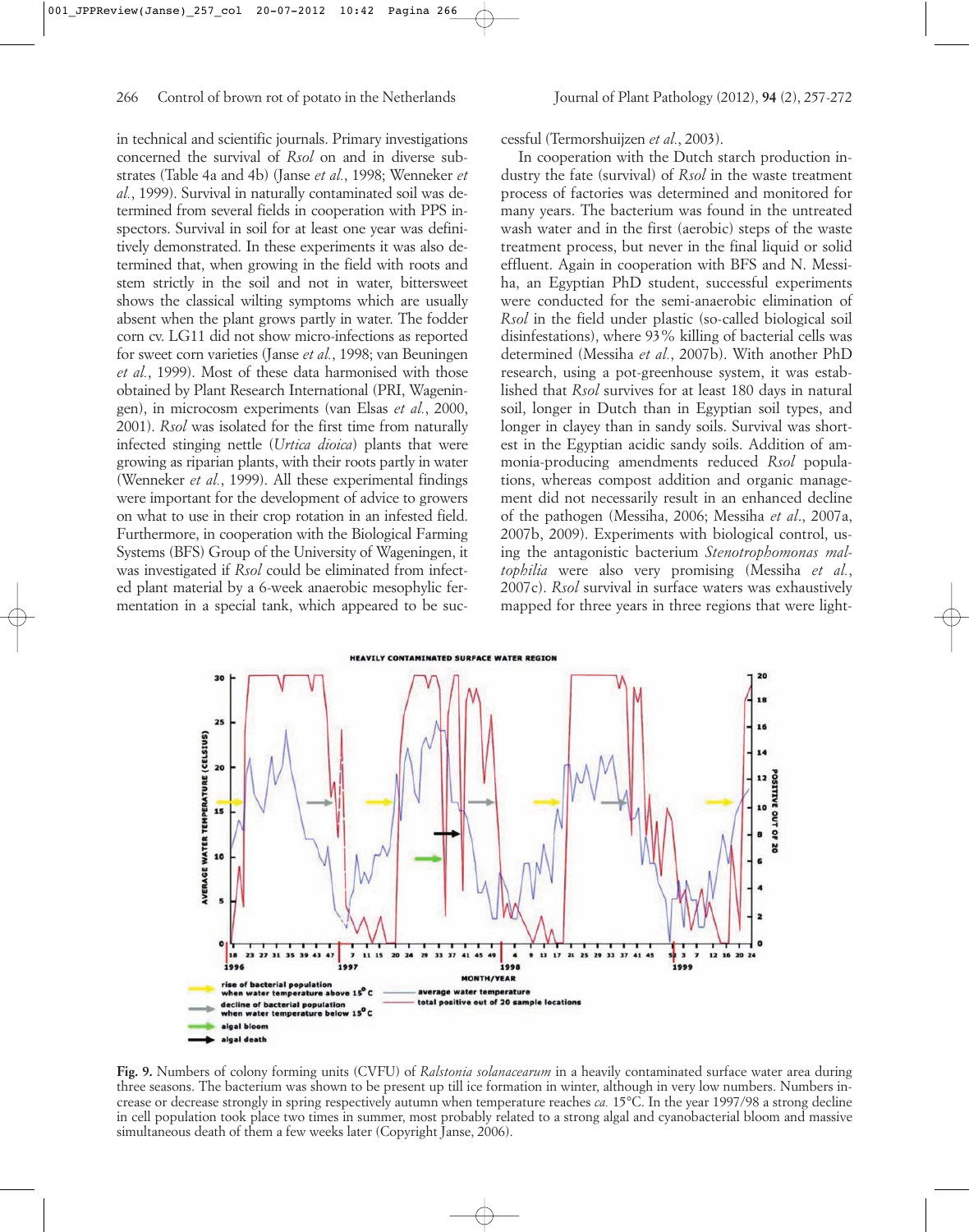ly, moderately and heavily contaminated (Fig. 9). *Rsol* appeared to survive till ice formation in winter, although in very low numbers. A steep increase or decrease in numbers was always observed when the temperature came above or below 15°C (Wenneker *et al.*, 1999).

Extensive research was also carried out on the statistical reliability of potato lot sampling for detection of latent infections under practical conditions of harvesting, storing and sampling. The conclusion was that sampling practice as currently operated (given a random distribution of latently infected tubers and random sampling) approaches very reproducibly and reliably the statistical chance of finding latent infection (Janse and Wenneker, 2002).

The effect of pesticides present in the spray tank on the survival of *Rsol* was also studied, as well as the efficacy of disinfectants such as chlorine compounds and hydrogenperoxide  $(H<sub>2</sub>O<sub>2</sub>)$  with peracetic acid. The latter also in the framework of possibilities to disinfect irrigation water. Water treated with an apparatus dosing hydrogen peroxide (Degaclean, manufactured by Brightspark, The Netherlands) was analyzed for the presence of the *Rsol*. Elimination of living bacteria was complete already at 100 ppm concentration, even in the irrigation hose (van Beuningen *et al.*, 2005). This study led to an authorisation by the Dutch Board for the Authorisation of Plant Protection Products and Biocides for the use of hydrogen peroxide as biocide disinfectant for irrigation water. Finally co-workers of the Dutch PPS delivered a lot of concrete expertise, samples and data for two PhD theses: (i) a bio-economic model, developed by A. Breukers at the University of Wageningen (Agricultural Economics and Rural Policy Group) for calculating the damage and losses of brown rot under different epidemiological regimes and the effect of the Dutch package of control measures, and for implementing a cost-effective strategy for the fu-

ture. This study confirmed that a substantial level of monitoring, hygiene, use of healthy planting material and avoidance of contaminated surface water are the best and cheapest options for control in the long term (Breukers, 2006; Breukers *et al.*, 2007); (ii) a thesis by P. Stevens on the genetic variation and adaptation of Dutch *Rsol* R3b2 strains from surface water (see under 'Ongoing activities and future developments').

## **SOME RESULTS OF THE DIAGNOSTIC RESEARCH OF THE PLANT PROTECTION SERVICE**

In a national cooperation program the Department of Bacteriology together with the Microbiology Group of the University of Wageningen developed a 16s rRNA probe that was adapted to and used for FISH (Wullings *et al.*, 1998). This test was incorporated in the international ring-tests in an EU SMT project that developed and validated the EU Standard testing method for potato brown rot and incorporated it in the final EU standard testing method (Anonymous, 2006; Elphinstone *et al.*, 2000). An isothermic RNA-based detection test (nucleic acid sequence based amplification or NASBA), adapted to *Rsol* by PRI was evaluated and validated, but found not to be reliable and sensitive enough. A real-time PCR developed by the Central Science Laboratory (CSL) [now Food and Environment Agency (FERA)] at York (UK) was also validated and is now further validated internationally in a EU-EUPHRESCO project together with NAK and EU memberstate laboratories. During the whole period, antisera produced by PRI and others were validated with a panel of cross-reactive bacteria and a large number of samples from practice, enabling their safe use in the integral testing of potato.



**Fig. 10.** Results of a BOX-PCR fingerprinting and resulting dendrogram to determine identity of *Ralstonia solanacearum* isolates from *Pelargonium*. In this investigation these isolates (green in dendrogram) appeared to belong to biovar 2, race 3, as confirmed also by other tests (Janse *et al*., 2004). (Copyright: Janse, 2006).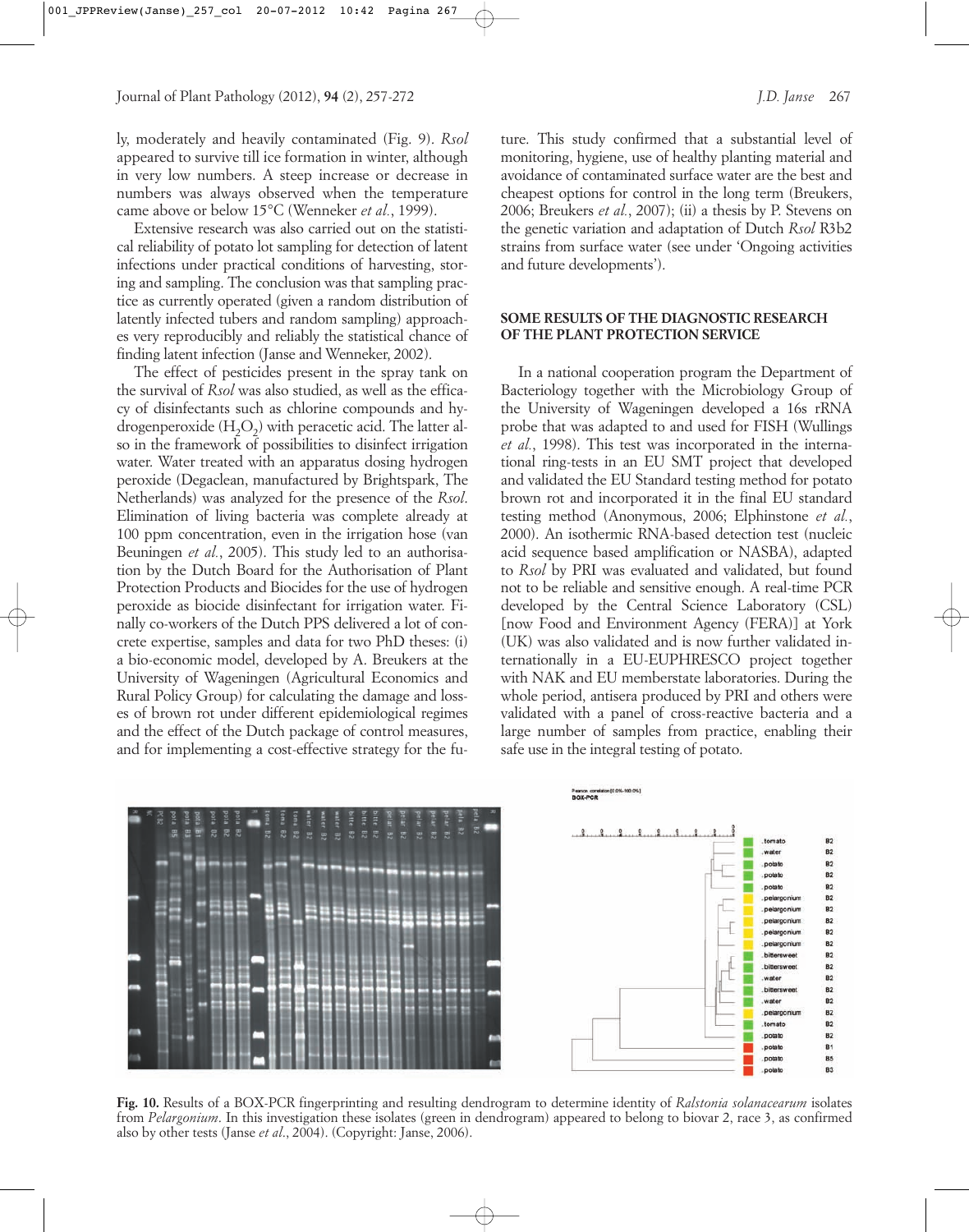#### **FINDING OF** *RALSTONIA SOLANACEARUM* **RACE 3 BIOVAR 2, PHYLOTYPE 2B IN** *PELARGONIUM* **AND OF OTHER** *RSOL* **RACES/BIOVARS IN GREENHOUSE ORNAMENTALS**

In 2002, the Dutch PPS received wilting plants of *Pelargonium* that were found to be infected by *Rsol* R3b2, phylotype IIB (Fig. 10). In all cases, the source proved to be cuttings produced in nurseries in Kenya that used contaminated surface water for irrigation. Measures taken by the PPS lead to successful eradication of the disease in *Pelargonium* and decontamination of the greenhouses involved. At the same time, this infection was also found in Germany, UK and Belgium, where it was successfully eradicated. Results of this research, with which it was also shown that the solanaceous ornamentals *Petunia* and *Calibrachoa* cv. Million bells can be latent hosts for *Rsol* R3b2 phylotype 2B, were presented at the 4th International Bacterial Wilt Symposium in Nelspruit, South Africa (Janse *et al.*, 2004b). Dutch PPS and the British CSL could advise the United State Department of Agriculture when comparable infections originating from Kenya in 2003 and, as early as 1999, from Costa Rica and Guatemala were encountered in the USA (Williamson *et al.*, 2002; Hamrick, 2004). Use of deep soil water for irrigation and strict hygiene completely solved the problems for nurseries (Janse *et al.*, 2004; Kim *et al.*, 2003; Sanchez-Peres *et al.*, 2008). A more or less similar finding and route of infection of *Rsol* R1b1 in cuttings of *Begonia eliator* imported from Costa Rica was reported by Janse *et al*. (2006). Occasional findings in Dutch greenhouses of *Rsol* race 1 biovars 3 and 4 in *Curcuma longa* and *C. anismatifolia* (Turmeric) rhizomes imported from Thailand, Indonesia, South Africa and Zimbabwe and their successful control, are registered in the Annual Reports of the Dutch PPS from 1996 (van der Tuin *et al.*, 1996).

## **INTERNATIONAL CONTEXT AND COOPERATION**

During the early years of the brown rot outbreak there was considerable fear abroad, especially in the EU member states surrounding The Netherlands, that quite a bit of Dutch potato seeds would be contaminated by *Rsol.* The more because extra irrigation in the warm summers of 1994 and 1995 led (as we now know) to contaminations in a number of those member states, where it was not yet fully discovered that contaminated surface water played such an important role. It was finally determined that import of infected consumption potatoes from the Mediterranean area and irrigation with contaminated surface water probably or actually formed the main cause of the infections, rather than the Dutch seed. The Dutch PPS put a lot of effort in explaining the Dutch situation and control system, nationally and internationally e.g. by clarification with the SCPH in Brussels and its expert group on bacterial diseases, lectures for growers, students, experts of sister institutes, lectures on symposia, reception of dozens of delegations from abroad, at the PPS and inside The Netherlands, but also in a wide number of countries, worldwide. In a large number of missions (more than 80 over the period) diagnostic expertise was delivered and the supposed infections in Dutch seed or its progeny were closely investigated, usually in excellent mutual cooperation.

Apart from these missions the acquired expertise was also used for setting up laboratories, developing diagnostics and training of staff in the framework of many bilateral or EU (Twinning) projects, e.g. in Croatia, Cuba, Estonia, Hungary, Morocco, Poland, Rumania, Slovenia, Czech Republic and Turkey. Furthermore, in 1996 the EU Commission asked a Dutch and a British expert to write a project proposal on the feasibility of controlling *Rsol* at the source (Egypt), so as to solve the problem of the increasing number of interceptions of potato brown rot in Egyptian early potatoes originating from the heavily contaminated Nile Delta area at that time. This resulted in the financing of two projects over the period 1996-1999 and 2002-2006, having the Department of Bacteriology of the Dutch PPS as project leader and scientific institutions from Belgium, France and UK as partners. Main aims of these projects were the creation of a durable control system for potato brown rot in Egypt, carrying out epidemiological research and training (Janse *et al.*, 2004a). In the first project a test laboratory with a capacity of *ca.* 12,000 samples per season and a quarantine greenhouse were installed and equipped, training was provided, and preliminary epidemiological investigations were carried out. A considerable effort was required by the creation and maintenance of so-called pest free areas (PFA's). During the lifetime of the two projects a steep decline was registered in the number of infections and interceptions in EU member states (Fig. 11). *Rsol* was detected in surface water in the Nile Delta and in certain weeds,



**Fig. 11.** Reduction in number of interceptions of EU-imported early potatoes from 1996-2010 as result of an intensive control program of the Egyptian Government supported by two EU-Egypt bilateral projects (1996/7-2000/01 and 2002/03-2005/06), where The Netherlands was appointed as project leader.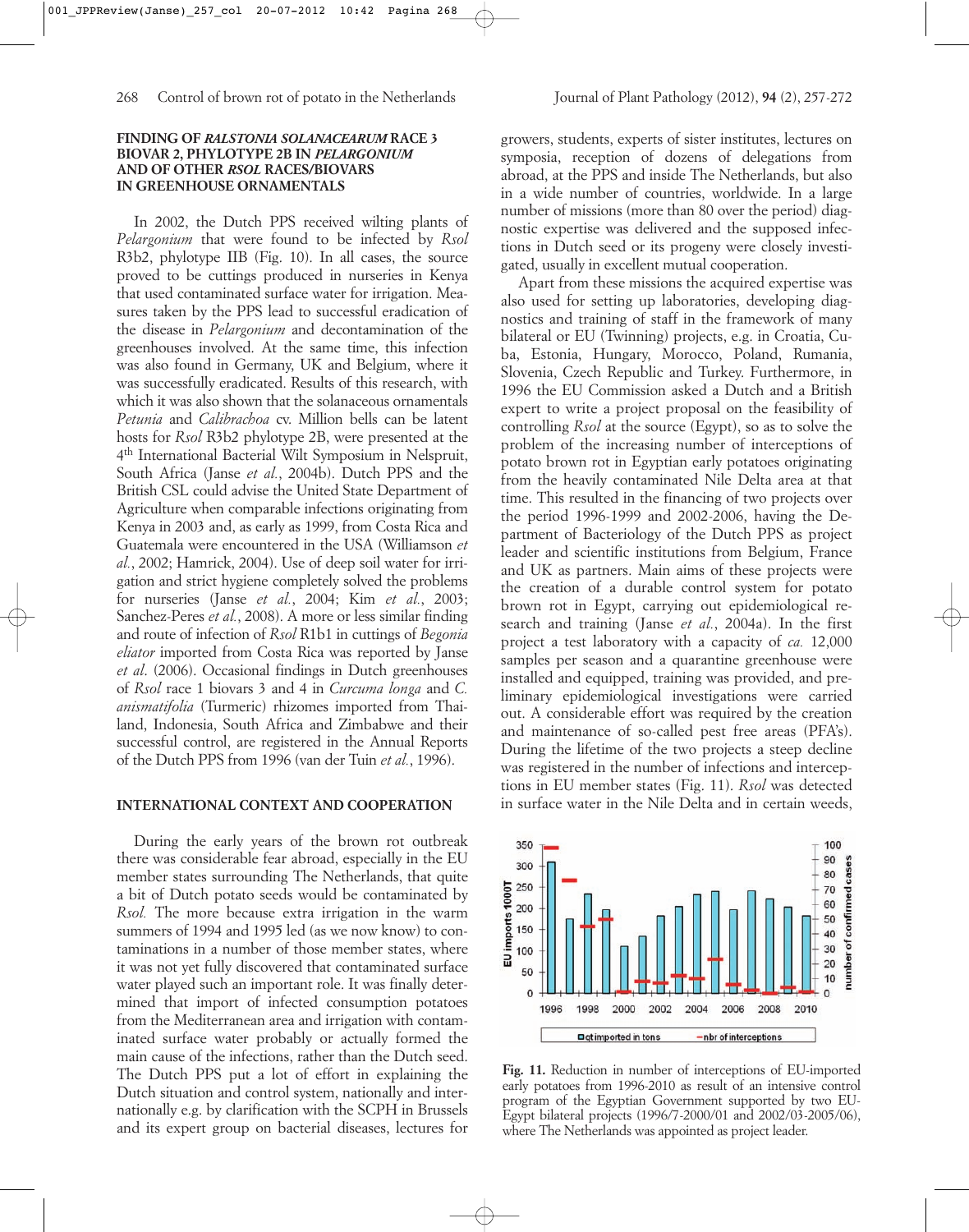

**Fig. 12.** Surface water sampling in the Nile Delta (Egypt) for detecting *Ralstonia solanacearum* contamination, done in the framework of an EU-Egypt cooperation project 1996-1999 and 2001-2006 (Copyright: Janse, 2006).

such as *Portulaca oleracea*, and extensive survival studies in soil and water were performed (Farag *et al.*, 1999; Tomlinson *et al.*, 2005, 2009) (Fig. 12). An extension package was developed, experimental and demonstration plots were installed and local- and EU-based shortand long-term trainings organised. Three MSc students in the UK and 1 PhD and 1 MSc student in the Netherlands successfully finished their studies. The PhD student turned out several scientific publications and a thesis (Messiha, 2006, 2007a, 2007b, 2007c, 2009).

# **ONGOING ACTIVITIES, FUTURE DEVELOPMENTS CONCERNING TESTING AND CONTROL POLICIES**

The variability and adaptation of *Rsol* R3b2 phylotype II strains from Dutch waterways have recently been investigated by P. Stevens, a PhD student at the University of Groningen (Stevens and van Elzas, 2010). These studies confirmed the genetic homogeneity of the bacterial strains, although some showed deletions that could have some effect on their fitness and survival in the environment.

It is foreseen that the real-time PCR detection method, developed by colleagues from FERA (York, UK) (Weller *et al.*, 2000) will be a good alternative to immuno-fluorescence and classical PCR when screening potato extracts. The multiplication of *Rsol* DNA present in the sample is measured from the start using a fluorescent label. Compared with conventional PCR and IF, preparation and analysis takes less time, and the assay provides an equal it not better reliability. The sensitivity of the method was increased by optimizing DNA extraction. Two EU Euphresco projects in 2009-2011, involving 29 EU memberstate laboratories, where this method was ring-tested and validated in comparison with IF, selective plating, biotest and classical PCR, yielded quite promising results. Thus, a proposal will be formulated to the SCPH to incorporate real-time PCR in the European standard method for testing latent infections of potato brown rot (J. Vaerenbergh, personal communication and Table 5). Following real-time PCR adoption by the EU, it is expected that PPS and NAK will use this assay for routine testing of brown rot.

The future policy in the control strategy of potato brown rot by the Plant protection authorities will not only be active keep off and control, but also the creation of a scientific base to further define the critical processes in the production chain and nature that influence the survival and spread of *Rsol*. Both fundamental and applied research will remain important in the study of ecological and epidemiological constraints in order to develop balanced, cost-effective monitoring and control measures that can be implemented by government and industry.

**Table 5.** Results of an international EU-EUPHRESCO inter-laboratory ring-test and validation of diagnostic tests for detection of latent infections of potato brown rot, in 2010, from which it is clear that real-time PCR is a potential candidate to replace the present serological (IF) screening test. Every laboratory tested seven samples including controls (Source: Dr. J. Van Vaerenbergh, IL-VO, Merelbeke, Belgium).

| Test                                        |       | PCR   | Real-time PCR | Selective plating |
|---------------------------------------------|-------|-------|---------------|-------------------|
| No. of labs<br>participating                | 29    | 29    | 20            | 29                |
| Consolidated positive<br>agreement results* | 0.960 | 0.975 | 0.885         | 0.793             |

\* Test results that match the true status of the sample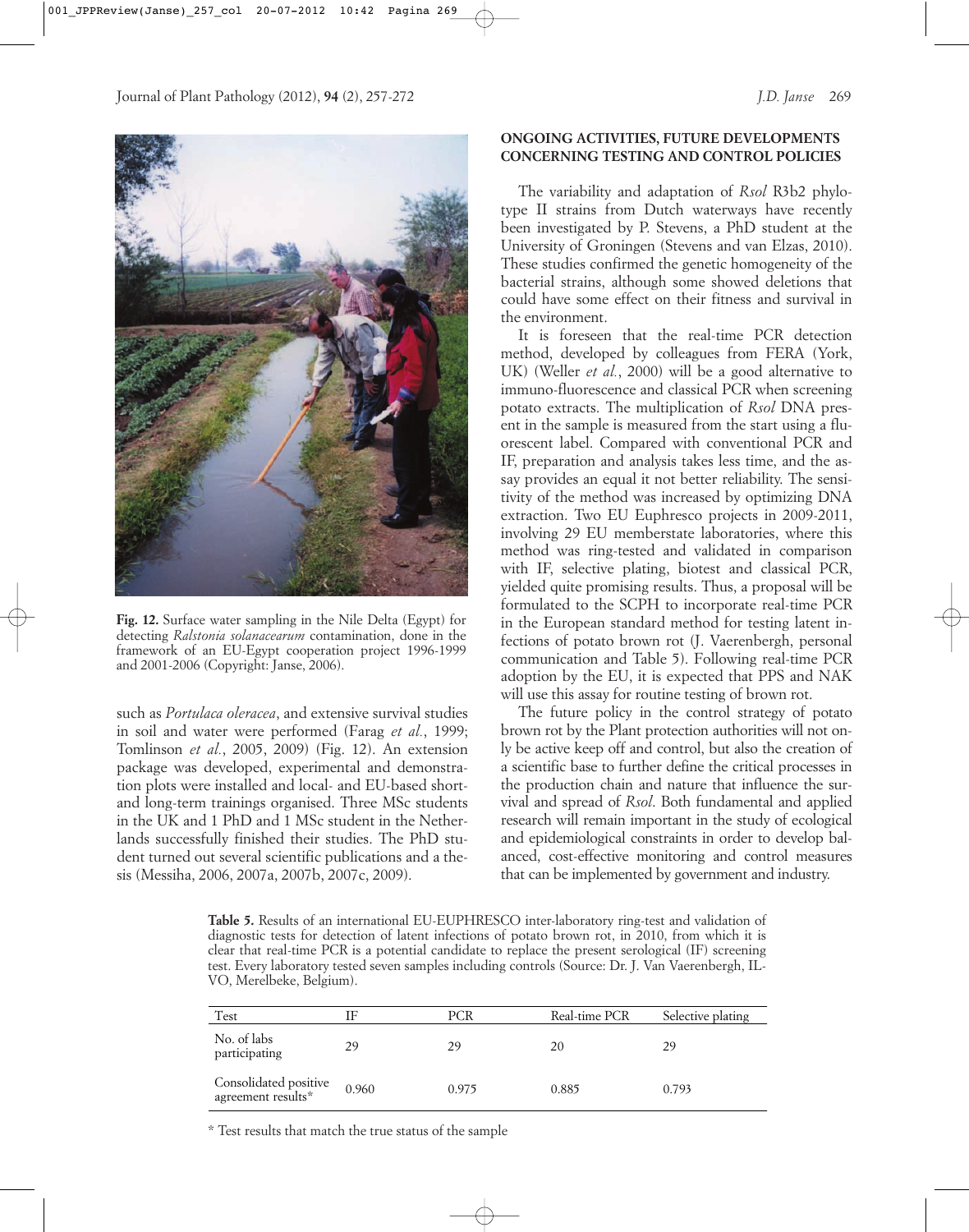## **CONCLUDING REMARKS**

From all the work in research, monitoring, testing and tracing, the following 'golden rules' for the control of potato brown rot are:

- Do not use untreated (probably) contaminated surface water for irrigation if possible, use deep soil water or disinfected surface water instead;
- Use healthy, tested and certified potato seed or other propagating material;
- Separate production, grading and storage of consumption potatoes from those of seed potatoes;
- Store and grade potatoes on the original place of production, to avoid spread of the pathogen;
- Apply strict hygiene and exert effective control on the implementation of agreed hygienic protocols (e.g. cleaning of trucks, store facilities and packing materials);
- Pro-actively invest in ecological, epidemiological and diagnostic expertise in an international cooperation setting, a worst case action plan and also in advisory activities and education;
- Compensate for damage or create the possibility for growers to insure themselves;
- Maintain and execute regular surveys/monitoring programs in consumption, industrial and seed potato production and on alternative (wild) hosts, also in greenhouses.

#### **ACKNOWLEDGEMENTS**

The author wants to express his sincere thanks to the following colleagues that have given an invaluable contribution to the work and solutions in potato brown rot control in the Netherlands: Alex van Beuningen, Jeroen van de Bildt, Hans Derks, Peggy Gorkink, Henk Hendriks, Nico Horn, Frans Janssen, Jeroen Kavelaars, Marco Landman, Nevein A.S. Messiha, Mario van Sabben, Marjoleine Schoeman, Maarten Steeghs, Leon Tjou-Tam-Sin, Joris Voogd and Marcel Wenneker.

#### **REFERENCES**

- Anonymous, 1998. Council Directive 98/57/EC of 20 July 1998 on the control of *Ralstonia solanacearum.* Annex IItest scheme for the diagnosis, detection and identification of *Ralstonia solanacearum*. *Official Journal of the European Communities* **L235**: 8-39.
- Anonymous, 2006. Commission Directive 2006/63/EC of 14 July 2006: amending Annexes II to VII to Council Directive 98/57/EC on the control of *Ralstonia solanacearum* (Smith) Yabuuchi *et al. Official Journal of the European Communities* **L206**: 36-106.
- Breukers A., 2006. Bio-economic modelling of brown rot in the Dutch potato production chain. PhD Thesis Wageningen University, Wageningen, The Netherlands.
- Breukers A., van der Werf W., Mourits M., Lansink A.O., 2007. Improving cost-effectiveness of brown rot control: the value of bio-economic modelling. *EPPO Bulletin/Bulletin OEPP* **37**: 391-394.
- Buddenhagen I.W., Sequeira L., Kelman A., 1962. Designation of races of *Pseudomonas solanacearum*. *Phytopathology* **52**: 726.
- Caruso P., Palomo J.L., Bertolini E., Álvarez B., López M.M., Biosca E.G., 2005. Seasonal variation of *Ralstonia solanacearum* biovar 2 populations in a Spanish river: Recovery of stressed cells at low temperatures. *Applied and Environmental Microbiology* **71**: 140-148.
- Castillo J.A., Greenberg J.T., 2007. Evolutionary dynamics of *Ralstonia solanacearum*. *Applied and Environmental Microbiology* **73**: 1225-1238.
- Cellier, G. Prior P., 2010. Deciphering phenotypic diversity of *Ralstonia solanacearum* strains pathogenic to potato. *Phytopathology* **100**: 1250-1261.
- Cook D., Sequeira L., 1994. Strain differentiation of *Pseudomonas solanacearum* by molecular genetic methods. In: Hayward A.C., Hartman G.L. (eds). Bacterial wilt: the Disease and its Causative Agent, *Pseudomonas solanacearum*, pp. 77- 93. CAB International, Wallingford, UK.
- Elphinstone J.G., Stanford H.M., Stead D.E., 1998. Survival and transmission of *Ralstonia solanacearum* in aquatic plants of *Solanum dulcamara* and associated surface water in England. *Bulletin OEPP/EPPO Bulletin* **28**: 93-94.
- Elphinstone J.G., Stead D.E., Caffier D., Janse J.D., Lopez M.M., Mazzucchi U., Müller P., Persson P., Rauscher E., Schiessendoppler E., Sousa Santos M., Stefani E., van Vaerenbergh J., 2000. Standardization of methods for detection of *Ralstonia solanacearum* in potato. *Bulletin OEPP/EPPO Bulletin* **30**: 391-395.
- EPPO, 2012. www.eppo.fr/DATABASES/pqr/pqr.htm
- Farag N., Stead D.E., Janse J.D., 1999. *Ralstonia* (*Pseudomonas*) *solanacearum* race 3, biovar 2, detected in surface (irrigation) water in Egypt. *Journal of Phytopathology* **147**: 485-487.
- Fegan M., Prior P., 2005. How complex is the "*Ralstonia solanacearum* species complex"? In: Allen A., Prior P., Hayward A.C. (eds). Bacterial Wilt Disease and the *Ralstonia solanacearum* Species Complex, pp. 449-461. APS Press, St. Paul, MN, USA
- Fegan M., Prior P., 2006. Diverse members of the *Ralstonia solanacearum* species complex cause bacterial wilts of bananas. *Australasian Plant Pathology* **35**: 93-101.
- Gabriel D.W., Allen A., Schell M., Denny T.P., Greenberg J.T., Duan Y.P., Flores-Cruz Z., Huang Q., Clifford J.M., Presting G., González E.T., Reddy J., Elphinstone J., Swanson J., Yao J., Mulholland V., Liu L., Farmerie W., Patnaikuni M., Balogh B., Norman D., Alvarez A., Castillo J.A., Jones J., Saddler G., Walunas T., Zhukov A., Mikhailova N., 2006. Identification of open reading frames unique to a select agent: *Ralstonia solanacearum* race 3 biovar 2. *Molecular Plant-Microbe Interactions* **19**: 69-79.
- Grey B.E., Steck T.R., 2001. The viable but non culturable state of *Ralstonia solanacearum* may be involved in longterm survival and plant infection. *Applied and Environmental Microbiology* **67**: 3866-3872.
- Hamrick D., 2004. *Ralstonia* strikes American *Pelargonium* young plants again. *FloraCulture International*, **14**: 16-18.
- Hayward A.C., 1994. Systematics and phylogeny of *Pseudo-*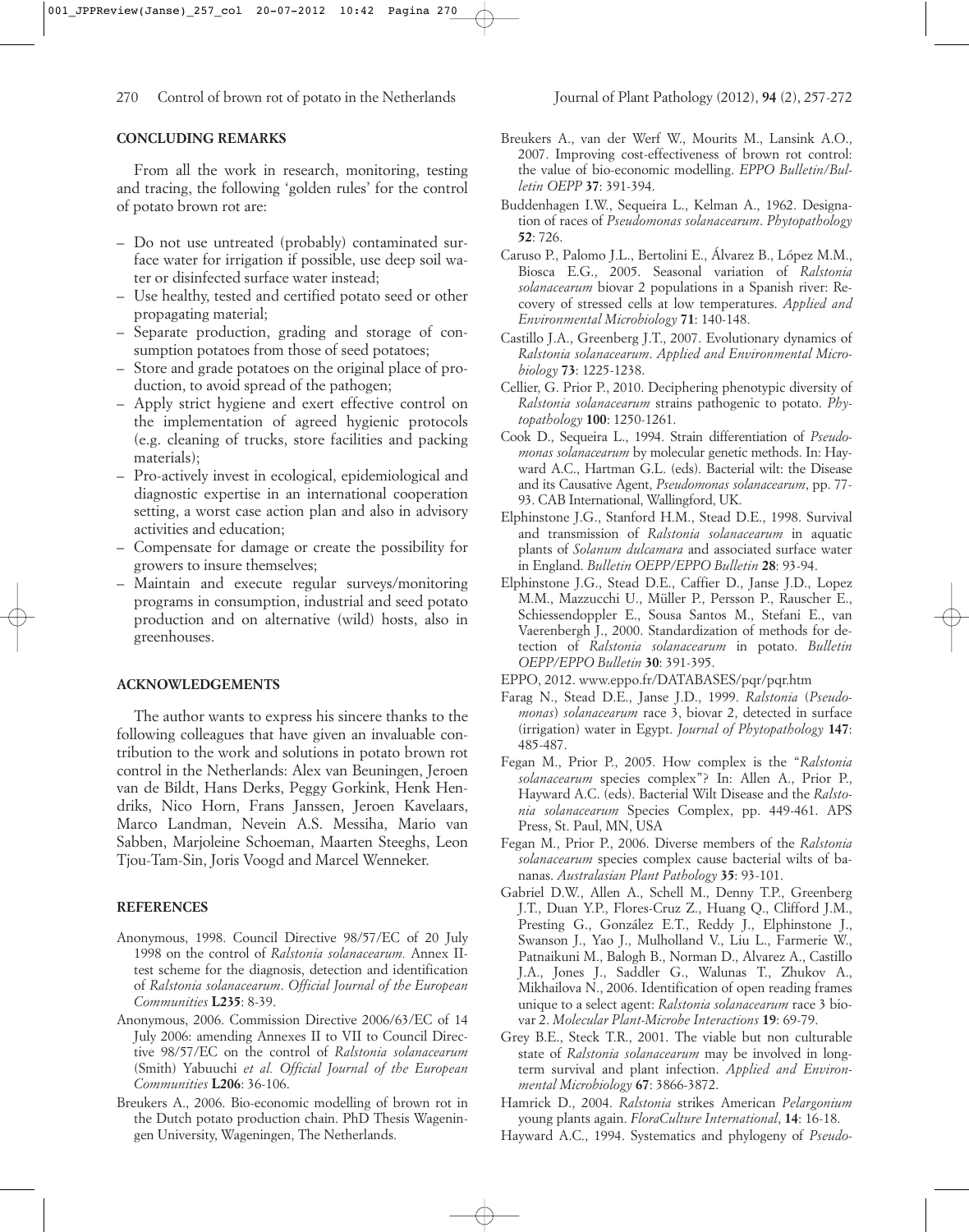*monas solanacearum* and related bacteria. In: Hayward A.C., Hartman G.L. (eds) Bacterial Wilt: the Disease and its Causative Agent, *Pseudomonas solanacearum*, pp. 123- 135. CAB International, Wallingford, UK.

- Horita K., Tsuchiya A., Ooshiro M., 2005. Characteristics of *Ralstonia solanacearum* Biovar N2 strains in Asia. *Journal of Phytopathology* **153**: 209-213.
- Imazaki I., Nakaho K., 2010. Pyruvate-amended modified SMSA medium: improved sensitivity for detection of *Ralstonia solanacearum*. *Journal of General Plant Pathology* **76**: 52-61.
- Janse J.D., 1988. A detection method for *Pseudomonas solanacearum* in symptomless potato tubers and some data on its sensitivity and specificity. *Bulletin OEPP/EPPO Bulletin* **18**: 343-351.
- Janse J.D., 1991. Infra- and intraspecific classification of *Pseudomonas solanacearum* strains, using whole cell fatty acid analysis. *Systematic and Applied Microbiology* **14**: 335- 345.
- Janse J.D., 1996. Potato brown rot in western Europe history, present occurrence and some remarks on possible origin, epidemiology and control strategies. *Bulletin OEPP/EPPO Bulletin* **26**: 679-695.
- Janse J.D., Araluppan F.A.X., Schans J., Wenneker M., Westerhuis W., 1998. Experiences with bacterial brown rot *Ralstonia solanacearum* biovar 2, race 3 in the Netherlands. In: Prior P., Allen C., Elphinstone J. (eds). Bacterial Wilt disease. Molecular and Ecological Aspects, pp. 146-152. Springer-Verlag, Heidelberg, Germany.
- Janse J.D., Wenneker M., 2002. Possibilities in the avoidance and control of bacterial plant diseases when using pathogen tested (certified) or treated planting material. *Plant Pathology* **51**: 523-536.
- Janse J.D., Dijkstra H., Beuningen A.R. van, Derks J.H.J., Tjou-Tam-Sin N.N.A., Schoeman-Weerdesteijn M.E., 2004a. Long-term EU program on the technical assistance to Egypt for the control of potato brown rot (*Ralstonia solanacearum*). *Gewasbescherming* **35**: 172-175.
- Janse J.D., Van den Beld H.E., Elphinstone J., Simpkins S., Tjou-TamSin N.N.A., Van Vaerenbergh J., 2004b. Introduction to Europe of *Ralstonia solanacearum* biovar 2, race 3 in *Pelargonium zonale* cuttings. *Journal of Plant Pathology* **86**: 147-155.
- Janse J.D., 2006. Phytobacteriology Principles and Practice. CABI Publishing, Wallingford, UK and Oxford Press, New York, NY, USA.
- Janse J.D., Goossens E., van Beuningen A.E., Gaisch K., Tjou Tam Sin N.N.A., 2006. *Begonia elatior*, a new host for *Ralstonia solanacearum* race 1, biovar 1. *Programme and Abstracts Book 4th International Bacterial Wilt Symposium, York, UK*: 32.
- Kim S.H., Olson R.N., Schaad N.W., Moorman G.W., 2003. *Ralstonia solanacearum* race 3, biovar 2, the causal agent of brown rot of potato, identified in geraniums in Pennsylvania, Delaware, and Connecticut. *Plant Disease* **87**: 450.
- Messiha N.A.S., 2006. Bacterial wilt of potato (*Ralstonia solanacearum* race 3, biovar 2): disease management, pathogen survival and possible eradication. Ph.D. Thesis, Wageningen University, Wageningen, The Netherlands.
- Messiha N.A.S., van Diepeningen A.D., Wenneker M., van Beuningen A.R., Janse J.D., Coenen T.G.C., Termor-

shuizen A.J., van Bruggen A.H.C., Blok W.J., 2007a. Biological soil disinfestation, a new control method for potato brown rot, caused by *Ralstonia solanacearum* race 3 biovar 2. *European Journal of Plant Pathology* **117**: 403-415.

- Messiha N.A.S., van Bruggen A.H.C., van Diepeningen A.D., de Vos O.J., Termorshuizen A.J., Tjou-Tam-Sin N.N.A., Janse J.D., 2007b. Potato brown rot incidence and severity under different management and amendment regimes in different soil types. *European Journal of Plant Pathology* **119**: 367-381.
- Messiha N.A.S., van Diepeningen A.D., Farag N.S., Abdallah S.A., Janse J.D., van Bruggen A.H.C., 2007c. *Stenotrophomonas maltophilia*: a new potential biocontrol agent of *Ralstonia solanacearum*, causal agent of potato brown rot. *European Journal of Plant Pathology* **118**: 211- 225.
- Messiha N.A.S., van Diepeningen A.D., Franz E., Janse J.D., Schoeman-Weerdesteijn M.E., Termorshuizen A.J., van Bruggen A.H.C., 2009. Survival of *Ralstonia solanacearum* is affected more by soil type than by management. *Applied Soil Ecology* **43**: 206-215.
- Moraes M.A. de, 1947. Smith. A vascular disease of potato (*Bacterium solanacearum*) E.F. Smith. *Agronomia Lusitana* **9**: 277-328.
- Persson P., 2008. Successful eradication of *Ralstonia solanacearum* from Sweden. *Bulletin OEPP/EPPO Bulletin* **28**: 113-119.
- Pingsheng J., Allen C., Sanchez-Perez A., Yao J., Elphinstone J., Jones J.B., Momol M.T., 2007. New diversity of *Ralstonia solanacearum* strains associated with vegetable and ornamental crops in Florida. *Plant Disease* **91**: 195-203.
- Poussier S., Trigalet-Demery D., Vanderwalle P., Goffinet B., Luisetti J., Trigalet A., 2000. Genetic diversity of *R. solanacearum* as assessed by PCR-RFLP of the *hrp* gene region, AFLP and 16S rRNA sequence analysis, and identification of an African subdivision. *Microbiology* **146**: 1679- 1692.
- Remenant B., Coupat-Goutaland B, Guidot A., Cellier G., Wicker E., Allen C., Fegan M., Pruvost O., Elbaz M., Calteau A., Salvignol G., Mornico D., Mangenot S., Barbe V., Médigue C., Prior P., 2010. Genomes of three tomato pathogens within the *Ralstonia solanacearum* species complex reveal significant evolutionary divergence. *BMC Genomics* **11**: 379-395.
- Remenant B., de Cambiaire J-C., Cellier G., Jacobs J.M., Mangenot S., Valérie Barbe V., Lajus A., Vallenet D., Medigue C., Fegan M., Allen C., Prior P., 2011. *Ralstonia syzygii*, the Blood disease bacterium and some Asian *R. solanacearum* strains form a single genomic species despite divergent lifestyles. *PLoS ONE* **6**: e24356.
- Saddler G.S., Trigalet A., Feuillade R., 1998. Genetic diversity of *Ralstonia solanacearum* Race 3 in western Europe determined by AFLP, RC-PFGE and Rep-PCR. In: Prior P.H., Allen C., Elphinstone J. (eds). Bacterial Wilt Disease: Molecular and Ecological Aspects, pp. 44-49. Springer, Berlin, Germany.
- Sanchez-Perez A., Mejia L., Fegan M., Allen C., 2008. Diversity and distribution of *Ralstonia solanacearum* strains in Guatemala and rare occurrence of tomato fruit infection. *Plant Pathology* **57**: 320-331.

Stevens P., van Elsas J.D., 2010. Genetic and phenotypic di-